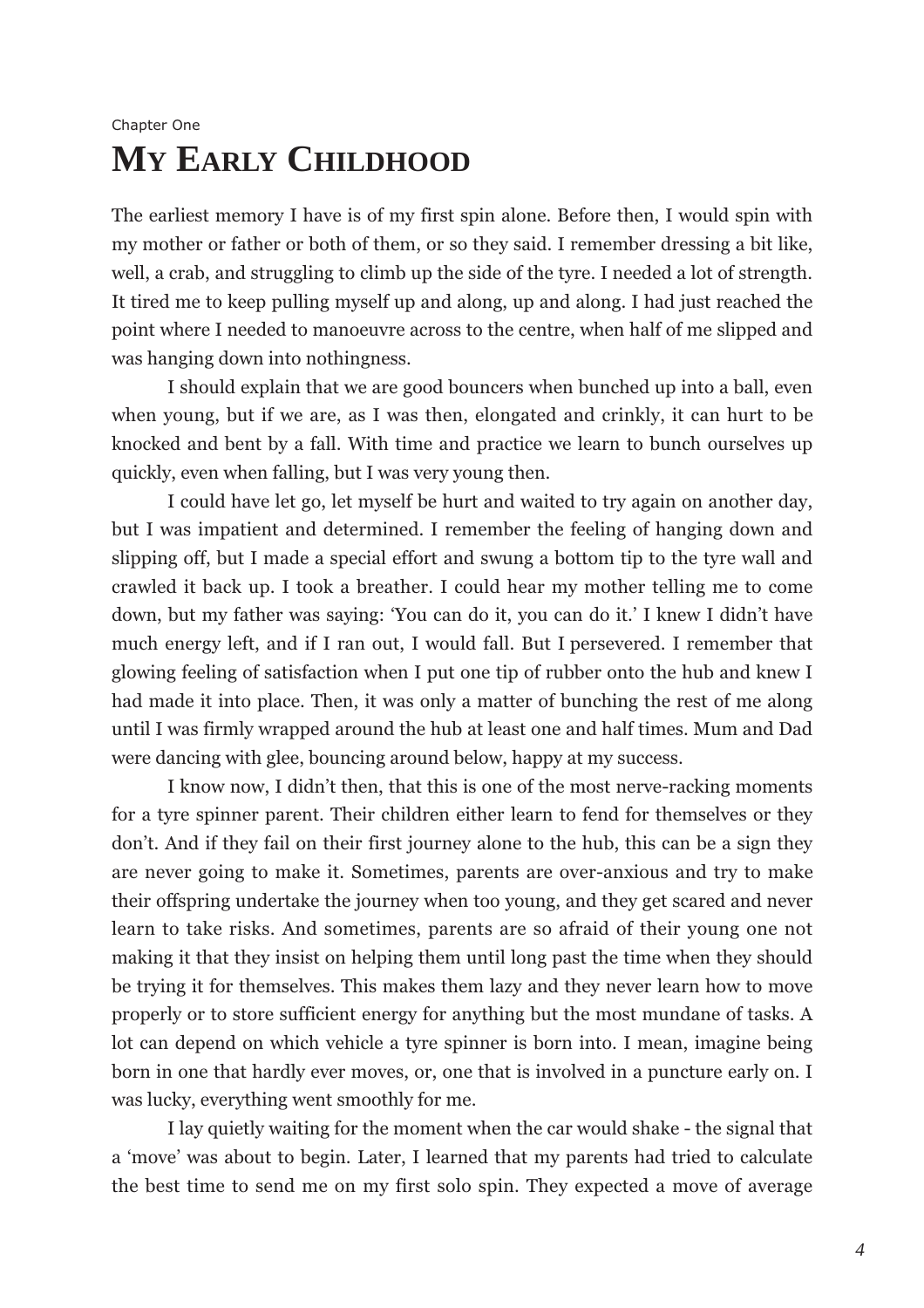length and speed. Unfortunately, nothing in the world of the tyre spinners is ever certain, I was to learn this again and again and again. We are utterly dependent on the whims of you humans - if your actions were more predictable, our lives would be more comfortable.

I stopped thinking about my parents as soon as the signal came. I knew I had to concentrate on gripping the hub. The first movement was backwards, but I was prepared for that. Then it was forwards. I was filled with the thrill. I could feel my insides start to undulate in very gentle waves, and then they got faster, and faster. I could feel myself elongating, and parts of me would swing off the hub but, because the rest was gripped tightly around twice, then three times, then more than three times, I no longer needed to concentrate and hold on, I could just let go as the spinning got faster and faster, and I elongated more and more and  $\dots$  And then my memory is gone. Very few spinners ever learn to hold onto their minds when the speed gets up and the energy starts flowing.

The next thing I remember is coming in to land, as it were. I was still spinning but very slowly. My body was wrapped around the hub thirty-two times. I remember counting them and being stunned because I had been expecting ten at most. But I felt so fine, electrified, I didn't worry about it at all. This was marvellous, this was life, I was on my way. I started to retract myself, and found I was able to do this without any effort at all. I didn't even want to wait until the car stopped, but I knew I must. We are taught this from birth: never start wrapping yourself on or off a hub while a vehicle is moving.

When the tyre was still, I retracted fully and peeled myself off with such ease. I was no less clumsy than before, but it didn't matter when I had so much energy. It took a little while to pull into a ball and then I dropped down to join my parents. I thought they would be pleased but when they pressed themselves up against me all I felt was anxiety. They asked if I was all right, and they apologised because the move had been so long, one of the longest they had ever known. I reassured them I was fine, very fine and eventually they cheered up. For some days we were all excited and took a number of unusually good spins all together. Dad was cross, though, when he missed the second long move which must have taken our vehicle back to where it started from.

My next important memory concerns the growing business. We are born when our mother and father decide to press together and, in a special process, shed a part of themselves so as to create a third entity, a new born spinner. This is painful and difficult, but it doesn't stop there. Both parents must continue to give a part of their bodies to the young one until it is large enough and able enough to spin for him or herself. Apart from the pain, giving birth also reduces the size of the parents own bodies; and by then they are too old to undertake the growing business.